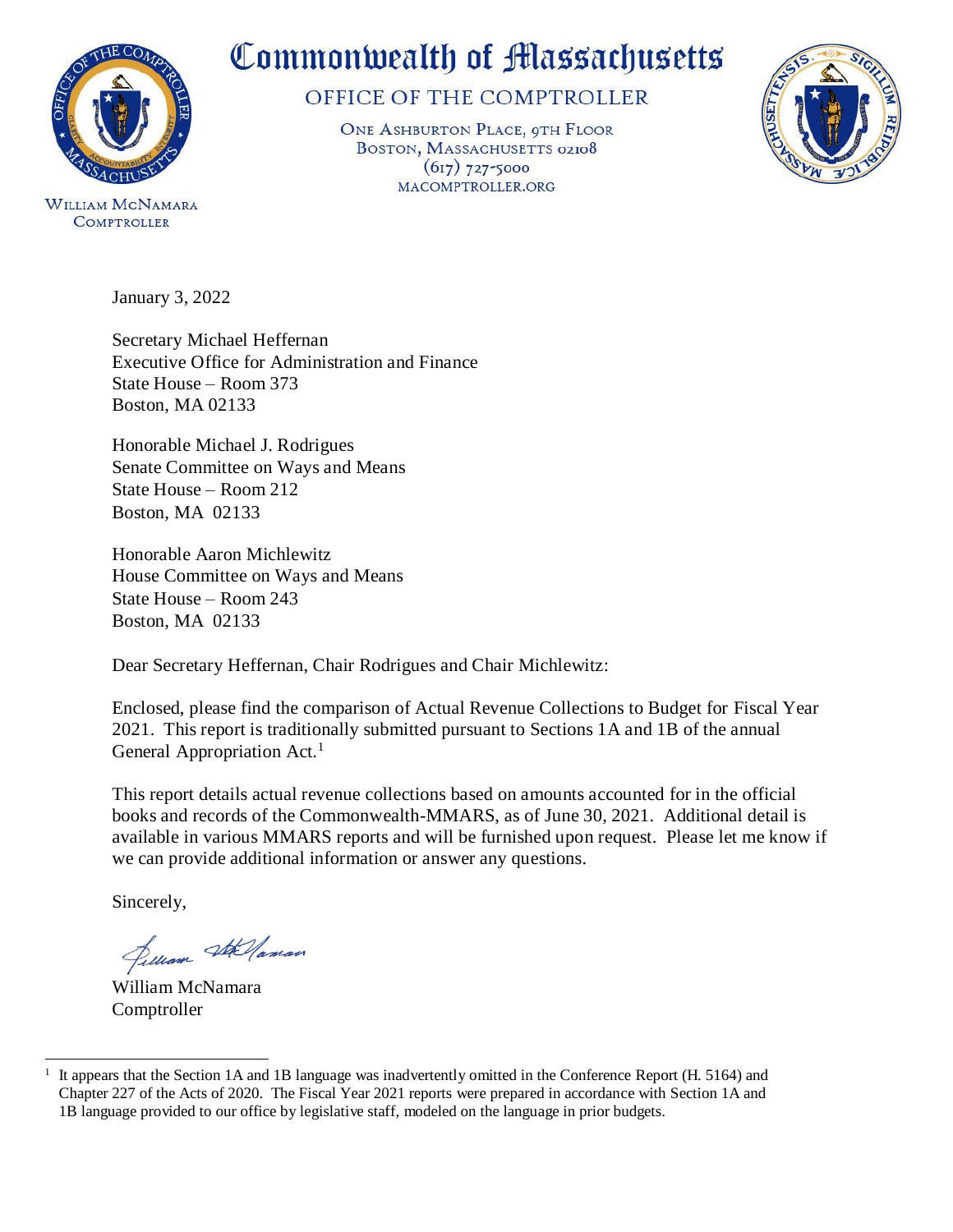Fiscal Year 2021 Tax and Non-Tax Revenue January 3, 2022 Page 2

Attachments: Fiscal Year 2021 as of June 30, 2021 [Tax](#page-2-0) and [Non-Tax Revenue](#page-3-0)

Cc: David Bunker, Budget Director, House Ways and Means Committee Christopher Marino, Budget Director, Senate Ways and Means Committee| Catharine Hornby, Undersecretary, Executive Office for Administration and Finance Bran Shim, Assistant Secretary for Budget, Executive Office for Administration and Finance Jeffrey Shapiro, Esq., First Deputy Comptroller, Office of the Comptroller Pauline Lieu, Chief Financial Reporting Officer, Office of the Comptroller Amy Nable, General Counsel, Office of the Comptroller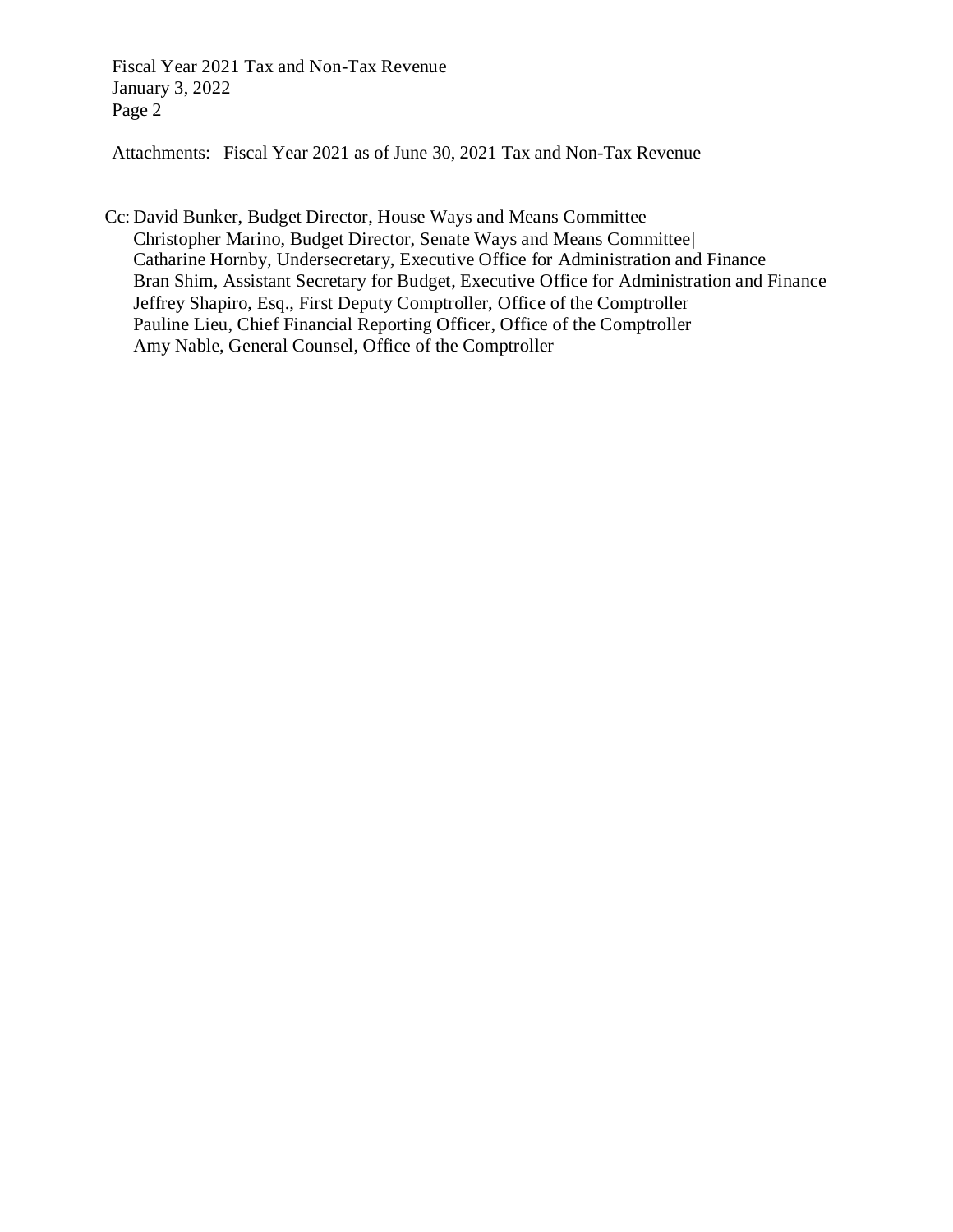Fiscal Year 2021 Revenue by Source (in thousands)

<span id="page-2-0"></span>

| <b>Revenue Source</b>                            | Revenue<br><b>Estimates Per</b><br>Chapter 227 of the<br>Acts of 2020 | <b>Actual Revenues</b><br>As of<br>June 30, 2021 | % of Actuals<br>to Estimates |
|--------------------------------------------------|-----------------------------------------------------------------------|--------------------------------------------------|------------------------------|
|                                                  | \$<br>89,700.0                                                        | \$<br>92,659.8                                   | 103.3%                       |
|                                                  | 309,700.0                                                             | 325,386.5                                        | 105.1%                       |
|                                                  | 2,626,000.0                                                           | 3,626,596.7                                      | 138.1%                       |
|                                                  | 263,200.0                                                             | 397,177.3                                        | 150.9%                       |
|                                                  | 507,200.0                                                             | 787,763.6                                        | 155.3%                       |
|                                                  | 16,900.0                                                              | 44,925.6                                         | 265.8%                       |
|                                                  | 15,930,700.0                                                          | 19,618,460.3                                     | 123.1%                       |
|                                                  | 486,400.0                                                             | 480.482.5                                        | 98.8%                        |
|                                                  | 602,200.0                                                             | 662,932.3                                        | 110.1%                       |
|                                                  | 54,500.0                                                              | 112,370.5                                        | 206.2%                       |
|                                                  |                                                                       | 1,471.7                                          | N/A                          |
|                                                  | 117,900.0                                                             | 88,719.4                                         | 75.2%                        |
|                                                  | 5,319,300.0                                                           | 5,829,441.8                                      | 109.6%                       |
|                                                  | 877,200.0                                                             | 946,523.1                                        | 107.9%                       |
|                                                  | 819,100.0                                                             | 1,054,286.0                                      | 128.7%                       |
|                                                  | 25,000.0                                                              | 21,363.3                                         | 85.5%                        |
|                                                  | 11,400.0                                                              | 65,572.6                                         | 575.2%                       |
| Gross General Appropriation Act Revenue Forecast | 28,056,400.0                                                          | 34,156,133.0                                     | 121.7%                       |
| Transfers off budget:                            |                                                                       |                                                  |                              |
|                                                  | (981,600.0)                                                           | (1,101,411.1)                                    | 112.2%                       |
|                                                  | (1,141,600.0)                                                         | (1,261,411.2)                                    | 110.5%                       |
|                                                  | (3, 115, 200.0)                                                       | (3, 115, 163.4)                                  | 100.0%                       |
|                                                  | (25,000.0)                                                            | (21, 363.3)                                      | 85.5%                        |
|                                                  | (5,263,400.0)                                                         | (5,499,349.0)                                    | 104.5%                       |
|                                                  | 22,793,000.0                                                          | 28,656,783.9                                     | 125.7%                       |
|                                                  | 13,879,800.0                                                          | 18,338,989.5                                     | 132.1%                       |
|                                                  | 4,913,400.0                                                           | 5,217,145.0                                      | 106.2%                       |
|                                                  | 2,054,900.0                                                           | 4,654,448.3                                      | 226.5%                       |
|                                                  | 20,848,100.0                                                          | 28,210,582.8                                     | 135.3%                       |
|                                                  | \$<br>43,641,100.0                                                    | \$<br>56,867,366.7                               | 130.3%                       |

Note 1: Total taxes reported in this document does not include the following:

| Taxes credited to Community Preservation Fund<br>Taxes credited to Commonwealth Care Trust Fund | 45,744.2<br>82,211.9<br>125,803.1<br>343.458.0 |
|-------------------------------------------------------------------------------------------------|------------------------------------------------|
|                                                                                                 | 597.217.2                                      |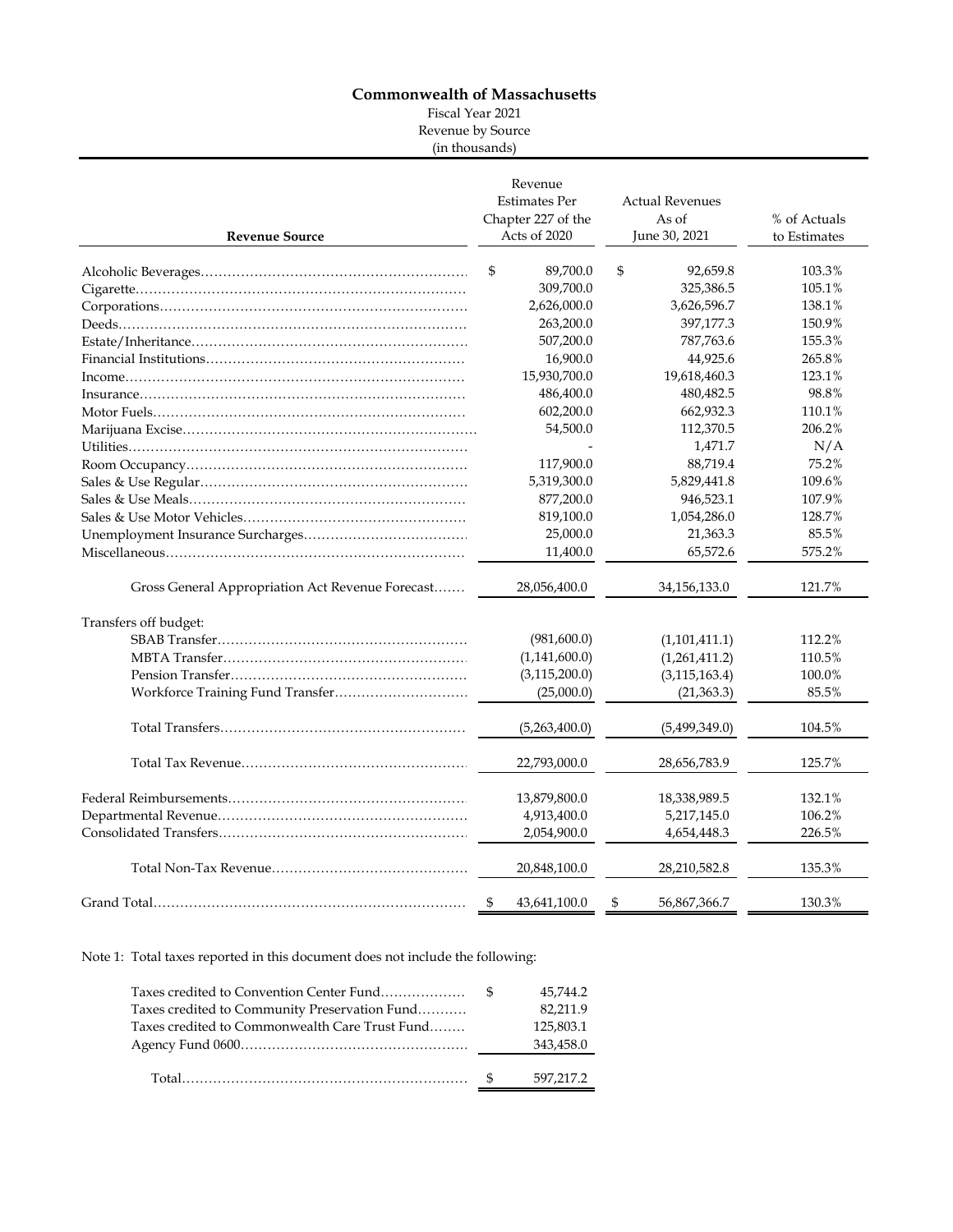Fiscal Year 2021 - Non Tax Revenue

Executive Office Summary

(in thousands)

<span id="page-3-0"></span>

| Source                                                  | Revenue<br><b>Estimates Per</b><br>Chapter 227 of the<br>Acts of 2020 | <b>Actual Revenues</b><br>As of<br>June 30, 2021 | % of Actuals<br>to Estimates |
|---------------------------------------------------------|-----------------------------------------------------------------------|--------------------------------------------------|------------------------------|
| Legislature (The General Court of Massachusetts)        | \$                                                                    | \$                                               | $-$ %                        |
|                                                         | 84,580.4                                                              | 59,057.5                                         | 69.8%                        |
|                                                         | 995.0                                                                 | 1,119.0                                          | 112.5%                       |
|                                                         | 249,483.1                                                             | 305,440.6                                        | 122.4%                       |
|                                                         | 1,858,443.9                                                           | 1,790,285.5                                      | 96.3%                        |
|                                                         |                                                                       |                                                  | $-$ %                        |
|                                                         | 59,750.0                                                              | 42,285.4                                         | 70.8%                        |
|                                                         | 35.0                                                                  | 41.5                                             | 118.7%                       |
|                                                         | 1.0                                                                   | 40.4                                             | 4042.0%                      |
|                                                         | 574.2                                                                 | 415.9                                            | 72.4%                        |
|                                                         | 38,115.2                                                              | 20,180.9                                         | 52.9%                        |
|                                                         |                                                                       |                                                  | $-$ %                        |
|                                                         | 127,323.7                                                             | 133,232.1                                        | 104.6%                       |
|                                                         |                                                                       |                                                  | $-$ %                        |
| Office of the Governor and Lieutenant Governor          | 7.4                                                                   | 4,130.5                                          | 56074.8%                     |
|                                                         | 92,005.3                                                              | 2,758,034.1                                      | 2997.7%                      |
| Executive Office for Administration and Finance         | 1,516,484.3                                                           | 6,477,054.4                                      | 427.1%                       |
| Executive Office of Energy and Environmental Affairs    | 131,464.5                                                             | 133,555.0                                        | 101.6%                       |
| Executive Office of Health and Human Services           | 15,191,809.2                                                          | 14,811,821.9                                     | 97.5%                        |
| Executive Office of Technology Services and security    | 2,733.9                                                               | 102,739.7                                        | 3757.9%                      |
| Massachusetts Department of Transportation              | 645,559.0                                                             | 653,051.3                                        | 101.2%                       |
| Massachusetts Commission Against Discrimination         | 4,030.2                                                               | 3,109.4                                          | 77.2%                        |
|                                                         | 14,072.2                                                              | 25,073.6                                         | 178.2%                       |
|                                                         | 2.0                                                                   | 2.4                                              | 122.5%                       |
|                                                         | 404,781.2                                                             | 417,382.9                                        | 103.1%                       |
|                                                         | 36,102.6                                                              | 36,297.9                                         | 100.5%                       |
| Executive Office of Public Safety and Homeland Security | 168,117.5                                                             | 185,098.0                                        | 110.1%                       |
| Executive Office of Housing and Economic Development    | 200,732.8                                                             | 229,896.9                                        | 114.5%                       |
| Executive Office of Labor and Workforce Development     | 20,873.5                                                              | 21,235.9                                         | 101.7%                       |
|                                                         |                                                                       |                                                  | 0.0%                         |
|                                                         | \$<br>20,848,077.2                                                    | \$<br>28,210,582.8                               | 135.3%                       |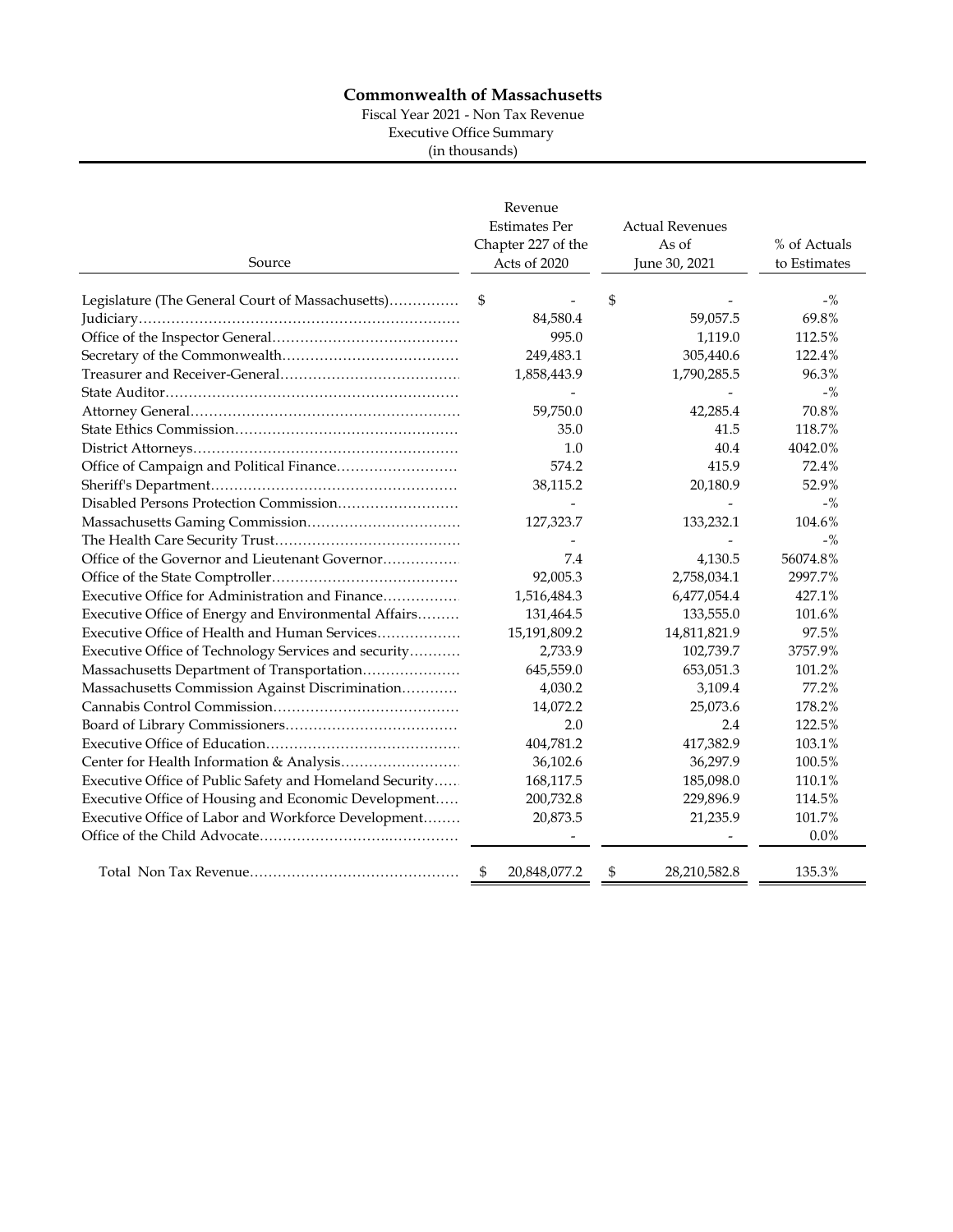Fiscal Year 2021 - Non Tax Revenue

Departmental Summary

(in thousands)

| Cabinet | Departments                                                | Revenue<br><b>Estimates Per</b><br>Chapter 227 of the<br>Acts of 2020 | <b>Actual Revenues</b><br>As of<br>June 30, 2021 | % of Actuals<br>to Estimates                  |
|---------|------------------------------------------------------------|-----------------------------------------------------------------------|--------------------------------------------------|-----------------------------------------------|
| 01      |                                                            |                                                                       | \$                                               | $\mathbin{\mathcal{-}}\mathop{\mathscr{Y}}_0$ |
| 02      | Judiciary:                                                 | 310.1                                                                 | 247.2                                            | 79.7%                                         |
|         | <b>CIC</b>                                                 |                                                                       |                                                  | $-$ %                                         |
|         | <b>CPC</b>                                                 | 5,018.0                                                               | 2,228.7                                          | 44.4%                                         |
|         | <b>SJC</b>                                                 | 3,493.3                                                               | 2,535.4                                          | 72.6%                                         |
|         | <b>TRC</b>                                                 | 75,759.0                                                              | 54,046.2                                         | 71.3%                                         |
|         |                                                            | 84,580.4                                                              | 59,057.5                                         | 69.8%                                         |
| 03      |                                                            | 995.0                                                                 | 1,119.0                                          | 112.5%                                        |
| 05      |                                                            | 249,483.1                                                             | 305,440.6                                        | 122.4%                                        |
| 06      | Treasurer and Receiver-General:                            |                                                                       |                                                  |                                               |
|         | ART                                                        | 16.7                                                                  | 18.3                                             | 109.3%                                        |
|         | LOT                                                        | 1,124,336.0                                                           | 1,195,099.6                                      | 106.3%                                        |
|         | <b>TRE</b><br>Office of the Treasurer and Receiver-General | 734,091.1                                                             | 595,167.6                                        | 81.1%                                         |
|         |                                                            | 1,858,443.9                                                           | 1,790,285.5                                      | 96.3%                                         |
| 07      |                                                            |                                                                       |                                                  | $-$ %                                         |
| 08      |                                                            | 59,750.0                                                              | 42,285.4                                         | 70.8%                                         |
| 09      |                                                            | 35.0                                                                  | 41.5                                             | 118.6%                                        |
| 10      | District Attorneys:                                        |                                                                       |                                                  |                                               |
|         | BER                                                        |                                                                       | 0.1                                              | N/A                                           |
|         | BRI                                                        |                                                                       |                                                  | $-$ %                                         |
|         | <b>CPI</b><br>DAA                                          |                                                                       |                                                  | $-$ %<br>$-$ %                                |
|         | EAS                                                        |                                                                       | 0.4                                              | N/A                                           |
|         | MID.                                                       | 1.0                                                                   |                                                  | $0.0\%$                                       |
|         | NFK                                                        |                                                                       | 7.7                                              | N/A                                           |
|         | <b>NOR</b>                                                 |                                                                       | 0.4                                              | N/A                                           |
|         | NWD                                                        |                                                                       | 1.1                                              | N/A                                           |
|         | PLY                                                        |                                                                       | 2.1                                              | N/A                                           |
|         | <b>SUF</b>                                                 |                                                                       | 28.5                                             | N/A                                           |
|         |                                                            | 1.0                                                                   | 40.3                                             | 4030.0%                                       |
| 11      |                                                            | 574.2                                                                 | 415.9                                            | 72.4%                                         |
| 12      | Sheriff's Departments:                                     |                                                                       |                                                  |                                               |
|         | <b>BSD</b>                                                 | 7,500.0                                                               | 2,378.6                                          | 31.7%                                         |
|         | <b>HSD</b>                                                 | 331.4                                                                 | 282.3                                            | 85.2%                                         |
|         | <b>NSD</b>                                                 |                                                                       |                                                  | $-$ %                                         |
|         | <b>SDA</b>                                                 |                                                                       | 8.1                                              | N/A                                           |
|         | <b>SDB</b><br><b>SDC</b>                                   | 1,929.0<br>1,050.6                                                    | 639.1<br>1,029.5                                 | 33.1%<br>98.0%                                |
|         |                                                            |                                                                       |                                                  |                                               |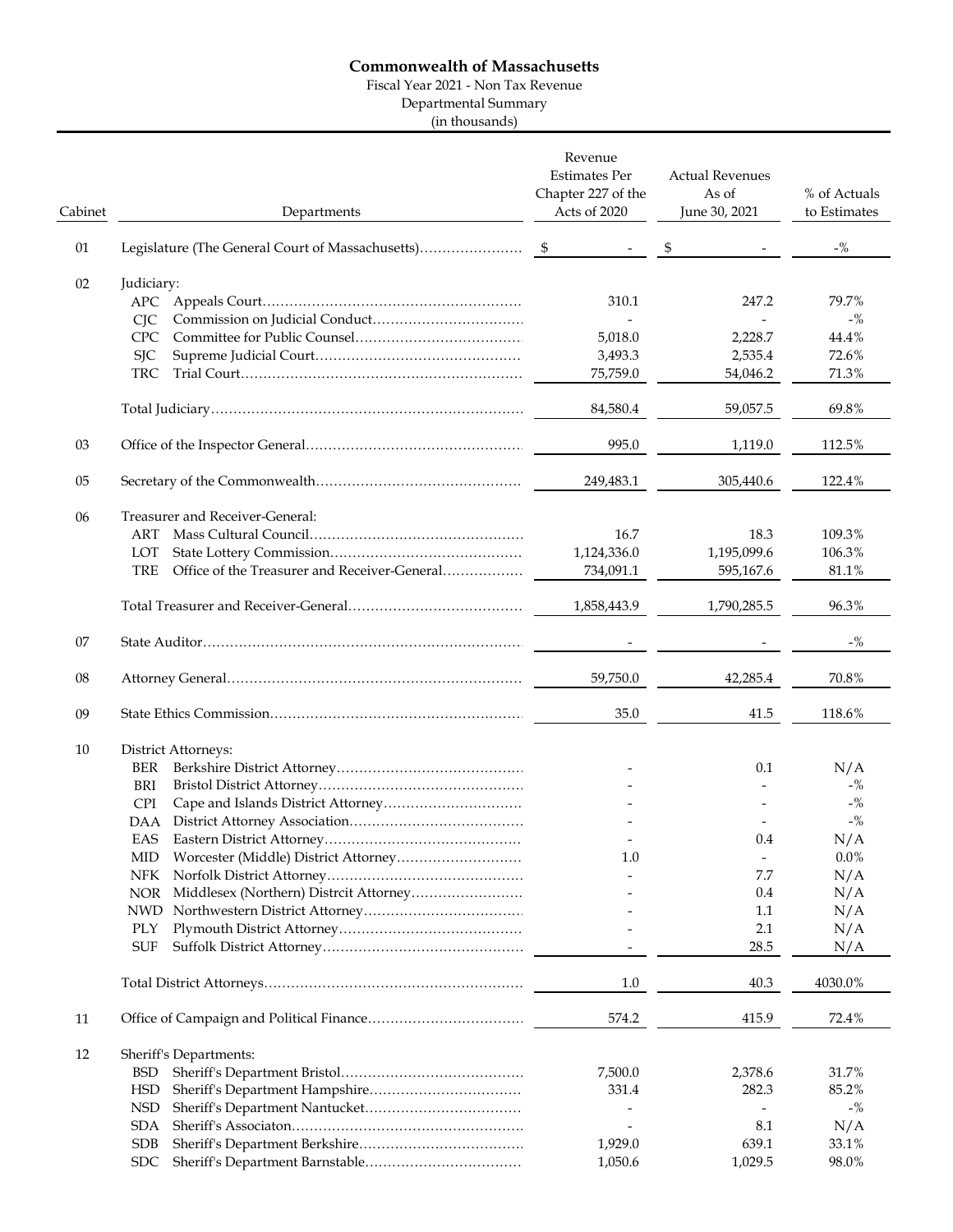|         |                                                                    | Revenue<br><b>Estimates Per</b><br>Chapter 227 of the | <b>Actual Revenues</b><br>As of | % of Actuals |
|---------|--------------------------------------------------------------------|-------------------------------------------------------|---------------------------------|--------------|
| Cabinet | Departments                                                        | Acts of 2020                                          | June 30, 2021                   | to Estimates |
|         | <b>SDD</b>                                                         | 270.5                                                 | 49.8                            | 18.4%        |
|         | <b>SDE</b>                                                         | 161.0                                                 | 32.2                            | 20.0%        |
|         | <b>SDF</b>                                                         | 2,073.1                                               | 753.2                           | 36.3%        |
|         | SDH                                                                | 4,200.0                                               | 3,246.9                         | 77.3%        |
|         |                                                                    | 237.3                                                 | 28.3                            |              |
|         | SDM                                                                |                                                       |                                 | 11.9%        |
|         | <b>SDN</b>                                                         | 1,800.4                                               | 2,278.6                         | 126.6%       |
|         | <b>SDP</b>                                                         | 16,300.0                                              | 9,229.5                         | 56.6%        |
|         | <b>SDS</b>                                                         | 2,174.0                                               | 196.6                           | 9.0%         |
|         | <b>SDW</b>                                                         | 88.0                                                  | 28.1                            | 31.9%        |
|         |                                                                    | 38,115.2                                              | 20,180.8                        | 52.9%        |
| 13      |                                                                    |                                                       |                                 | $-$ %        |
| 16      |                                                                    | 127,323.7                                             | 133,232.1                       | 104.6%       |
|         |                                                                    |                                                       |                                 |              |
| 17      |                                                                    | 7.4                                                   | 4,130.5                         | 56075.2%     |
| 18      |                                                                    | 92,005.3                                              | 2,758,034.1                     | 2997.7%      |
| 19      | Executive Office for Administration and Finance:                   |                                                       |                                 |              |
|         |                                                                    | 392.3                                                 | 43.5                            | 11.1%        |
|         | Executive Office for Administration and Finance<br>ANF             | 72,950.9                                              | 4,911,350.6                     | 6732.4%      |
|         | ATB                                                                | 1,665.0                                               | 1,793.4                         | 107.7%       |
|         | <b>BSB</b>                                                         |                                                       |                                 | $-$ %        |
|         | <b>CSC</b>                                                         |                                                       | 9.6                             | N/A          |
|         | Division of Capital Asset Management and Maintenance<br><b>DCP</b> | 15,672.5                                              | 33,508.2                        | 213.8%       |
|         |                                                                    |                                                       |                                 |              |
|         | DOR <sub>1</sub>                                                   | 215,776.3                                             | 238,736.6                       | 110.6%       |
|         | <b>GIC</b>                                                         | 1,177,301.2                                           | 1,145,851.9                     | 97.3%        |
|         | HPC                                                                | 10,552.4                                              | 11,080.2                        | 105.0%       |
|         | <b>HRD</b>                                                         | 2,511.4                                               | 65,152.2                        | 2594.3%      |
|         | LIB                                                                | $\overline{\phantom{a}}$                              | 0.6                             | N/A          |
|         | <b>OSD</b>                                                         | 19,662.3                                              | 28,050.5                        | 142.7%       |
|         | Public Employee Retirement Administration<br>PER                   |                                                       |                                 | $-$ %        |
|         | Massachusetts Teachers' Retirement System<br>TRB                   |                                                       | 41,477.1                        | N/A          |
|         | Total Executive Office For Administration and Finance              | 1,516,484.3                                           | 6,477,054.4                     | 427.1%       |
| 20      | Executive Office of Energy and Environmental Affairs:              |                                                       |                                 |              |
|         |                                                                    | 6,715.0                                               | 6,673.0                         | 99.4%        |
|         | Department of Conservation & Recreation<br>DCR                     | 26,600.0                                              | 25,658.8                        | 96.5%        |
|         |                                                                    | 34,388.6                                              | 34,832.3                        | 101.3%       |
|         | DPU                                                                |                                                       |                                 |              |
|         | <b>ENE</b>                                                         | 5,805.8                                               | 5,736.3                         | 98.8%        |
|         | Executive Office of Energy and Environmental Affairs<br>ENV        | 4,955.5                                               | 7,885.9                         | 159.1%       |
|         | Department of Environmental Protection<br>EQE                      | 33,841.9                                              | 32,962.4                        | 97.4%        |
|         | <b>FWE</b>                                                         | 19,157.7                                              | 19,806.4                        | 103.4%       |
|         | Total Executive Office of Environmental Affairs                    | 131,464.5                                             | 133,555.1                       | 101.6%       |
| 45      | Executive Office for Health and Human Services:                    |                                                       |                                 |              |
|         | CHE.                                                               | 10,820.3                                              | 13,180.9                        | 121.8%       |
|         |                                                                    | 159,365.7                                             | 189,857.3                       | 119.1%       |
|         |                                                                    |                                                       |                                 |              |
|         | Department of Developmental Services<br>DMR                        | 916,567.8                                             | 847,847.4                       | 92.5%        |
|         | DPH                                                                | 260,839.3                                             | 299,583.6                       | 114.9%       |
|         | Department of Children and Families<br><b>DSS</b>                  | 299,097.5                                             | 276,419.4                       | 92.4%        |
|         | <b>DYS</b>                                                         | 8,045.8                                               | 6,668.9                         | 82.9%        |
|         | Secretary of Health and Human Services<br><b>EHS</b>               | 12,913,678.2                                          | 12,535,145.7                    | 97.1%        |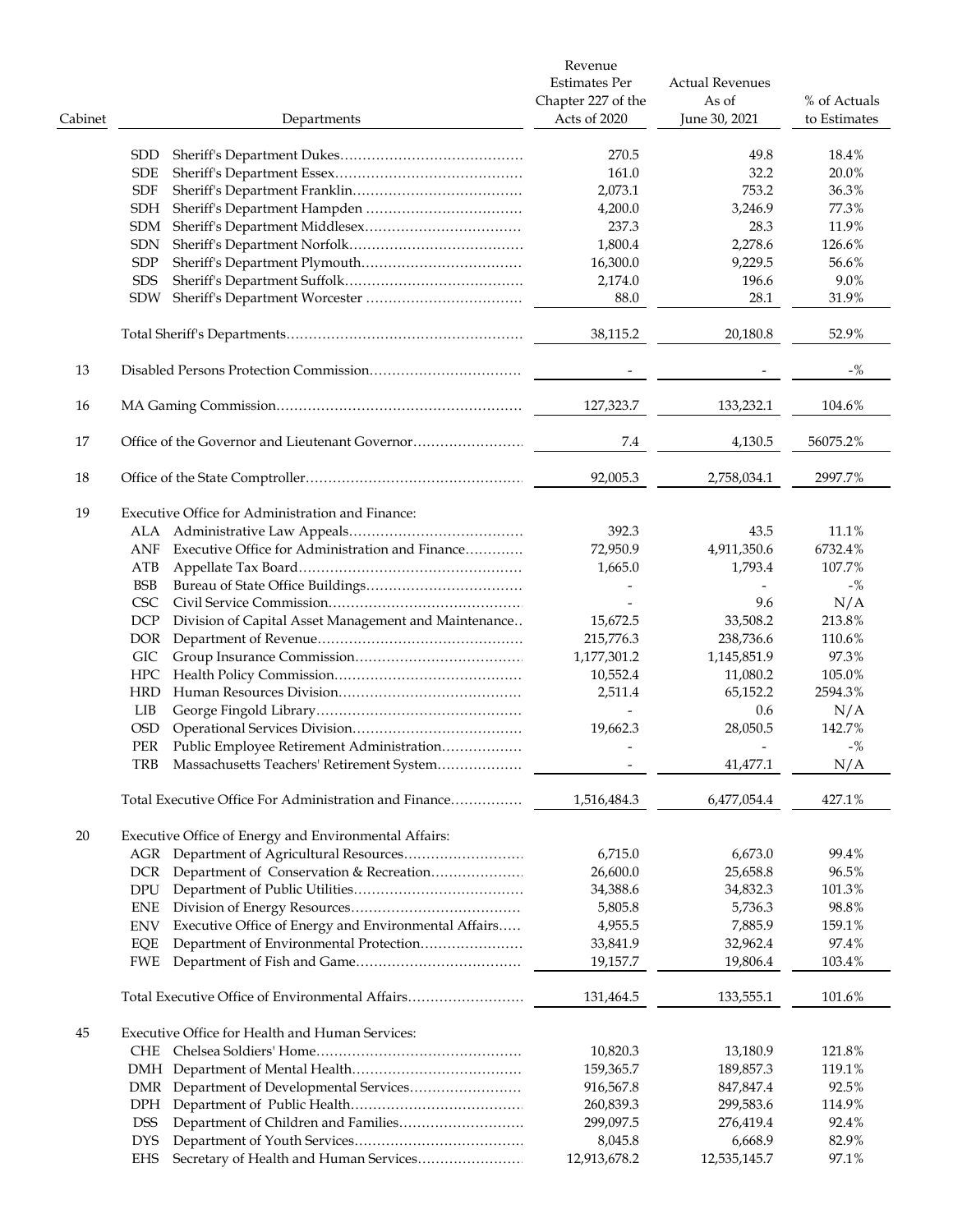| Cabinet | Departments                                           | Revenue<br><b>Estimates Per</b><br>Chapter 227 of the<br>Acts of 2020 | <b>Actual Revenues</b><br>As of<br>June 30, 2021 | % of Actuals<br>to Estimates |
|---------|-------------------------------------------------------|-----------------------------------------------------------------------|--------------------------------------------------|------------------------------|
|         |                                                       |                                                                       |                                                  |                              |
|         | ELD.                                                  | 125,041.0                                                             | 145,310.6                                        | 116.2%                       |
|         | <b>HLY</b>                                            | 15,972.5                                                              | 9,783.0                                          | 61.2%                        |
|         | MCB                                                   | 5,126.1                                                               | 5,179.7                                          | 101.0%                       |
|         | Massachusetts Commission for the Deaf<br><b>MCD</b>   | 272.8                                                                 | 367.9                                            | 134.9%                       |
|         | Massachusetts Rehabilitation Commission<br>MRC        | 6,394.2                                                               | 6,046.9                                          | 94.6%                        |
|         | <b>VET</b>                                            | 831.4                                                                 | 730.6                                            | 87.9%                        |
|         |                                                       | 469,756.4                                                             | 475,700.0                                        | 101.3%                       |
|         | Total Executive Office Health and Human Services      | 15,191,809.2                                                          | 14,811,821.9                                     | 97.5%                        |
| 50      | Executive Office of Technology Services & Security    | 2,733.9                                                               | 102,739.7                                        | 3757.9%                      |
| 65      |                                                       | 645,559.0                                                             | 653,051.3                                        | 101.2%                       |
| 68      |                                                       | 4,030.2                                                               | 3,109.4                                          | 77.2%                        |
| 69      |                                                       | 14,072.2                                                              | 25,073.6                                         | 178.2%                       |
| 71      |                                                       | 2.0                                                                   | 2.4                                              | 120.1%                       |
| 73      | <b>Executive Office of Education</b>                  |                                                                       |                                                  |                              |
|         | BCC                                                   | 150.0                                                                 | 167.7                                            | 111.8%                       |
|         | BHC                                                   | 150.0                                                                 | $\overline{\phantom{a}}$                         | $0.0\%$                      |
|         | BRC                                                   | 410.0                                                                 | 478.0                                            | 116.6%                       |
|         | <b>BSC</b>                                            | 50.0                                                                  | 9.5                                              | 19.0%                        |
|         | CCC                                                   | 304.8                                                                 | 275.8                                            | 90.5%                        |
|         | Department of Elementary and Secondary Education      | 6,457.7                                                               | 7,041.8                                          | 109.0%                       |
|         | DOE<br>EDU                                            |                                                                       |                                                  | $-$ %                        |
|         |                                                       |                                                                       |                                                  |                              |
|         | Department of Early Education and Care<br>EEC         | 268,182.6                                                             | 314,943.2                                        | 117.4%                       |
|         | FRC                                                   | 153.0                                                                 | 100.0                                            | 65.4%                        |
|         | FSC                                                   | 647.6                                                                 | 462.9                                            | 71.5%                        |
|         | GCC                                                   | 100.0                                                                 | 127.2                                            | 127.2%                       |
|         | HCC                                                   | 419.8                                                                 | 503.7                                            | 120.0%                       |
|         | MAS                                                   | 610.0                                                                 | 401.8                                            | 65.9%                        |
|         |                                                       | 326.2                                                                 | 274.0                                            | 84.0%                        |
|         | MCA Massachusetts College of Art and Design           |                                                                       |                                                  | $-$ %                        |
|         |                                                       | 228.2                                                                 | 244.4                                            | 107.1%                       |
|         |                                                       |                                                                       | $\qquad \qquad -$                                | $-$ %                        |
|         | MWC Mount Wachusett Community College                 | 320.0                                                                 | 287.4                                            | 89.8%                        |
|         |                                                       | 180.0                                                                 | 181.7                                            | 100.9%                       |
|         | NEC.                                                  | 263.2                                                                 |                                                  | $0.0\%$                      |
|         | NSC                                                   | 31.1                                                                  | 31.8                                             | 102.3%                       |
|         | QCC                                                   | 181.9                                                                 | 269.0                                            | 147.9%                       |
|         | RCC                                                   | 529.8                                                                 | 534.9                                            | 101.0%                       |
|         | RGT                                                   | 653.7                                                                 | 484.9                                            | 74.2%                        |
|         | SSA                                                   | 1,012.4                                                               | 797.2                                            | 78.7%                        |
|         | Springfield Technical Community College<br><b>STC</b> | 344.4                                                                 | 354.7                                            | 103.0%                       |
|         |                                                       |                                                                       |                                                  |                              |
|         | UMS                                                   | 122,500.0                                                             | 88,505.6                                         | 72.2%                        |
|         |                                                       | 450.0<br>125.0                                                        | 502.2<br>403.4                                   | 111.6%<br>322.7%             |
|         |                                                       |                                                                       |                                                  |                              |
|         |                                                       | 404,781.2                                                             | 417,382.8                                        | 103.1%                       |